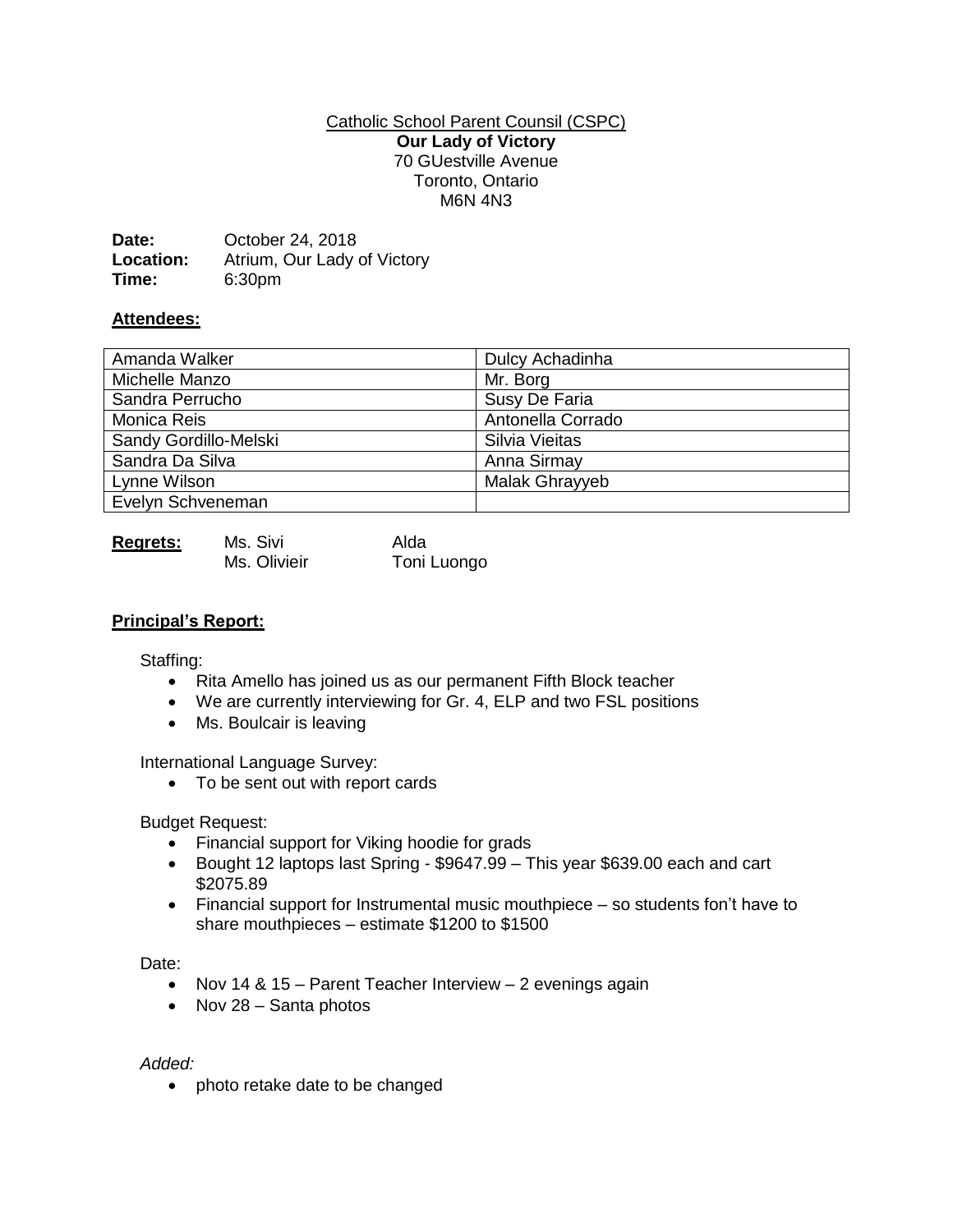• Safe school plan posted on school website, looking for someone to join. Ms. Corrado is in on it, need parent volunteer to join safe school committee

# **Chair/Co-chair Report:**

Halloween:

- Total amount raised not available yet
- Dance-A-Thon schedule to be determined, will start at 9:00am

### Pita Pit:

- To discuss with Pita Pit regarding online orders, orders declined
- Voted yes to try Pita Pit again
- Promote more

Santa Pictures:

- $\bullet$  Nov 28
- Forms to be sent home Nov 9
- Cost will remain at \$5.00

Budget:

- Discussed Viking hoodies for grads again (75 grads)
- Voted yes to adding signatures to back of hoodies
- Discussed instrumental music mouthpieces, need more information to move forward if CSPS contributing to cost, how many mouthpieces. Could this be part of school budget?

Previous Years contributions:

- Bussing:
	- 1 school bus, 1 trip per grade, voted yes to continue
- Agendas:
	- parent involvement
- Graduation:
	- agreed to contribute to transportation for grads
- Sweat shirts:
	- agreed to add names/signatures to back of hoodie
- 1<sup>st</sup> Communion/Confirmation:
	- agreed to contribute to gifts for students
- BBQ:
	- Agreed to contribute and organize event
- Play day:
	- Agreed to contribute and organize event
- Christmas gift cards: